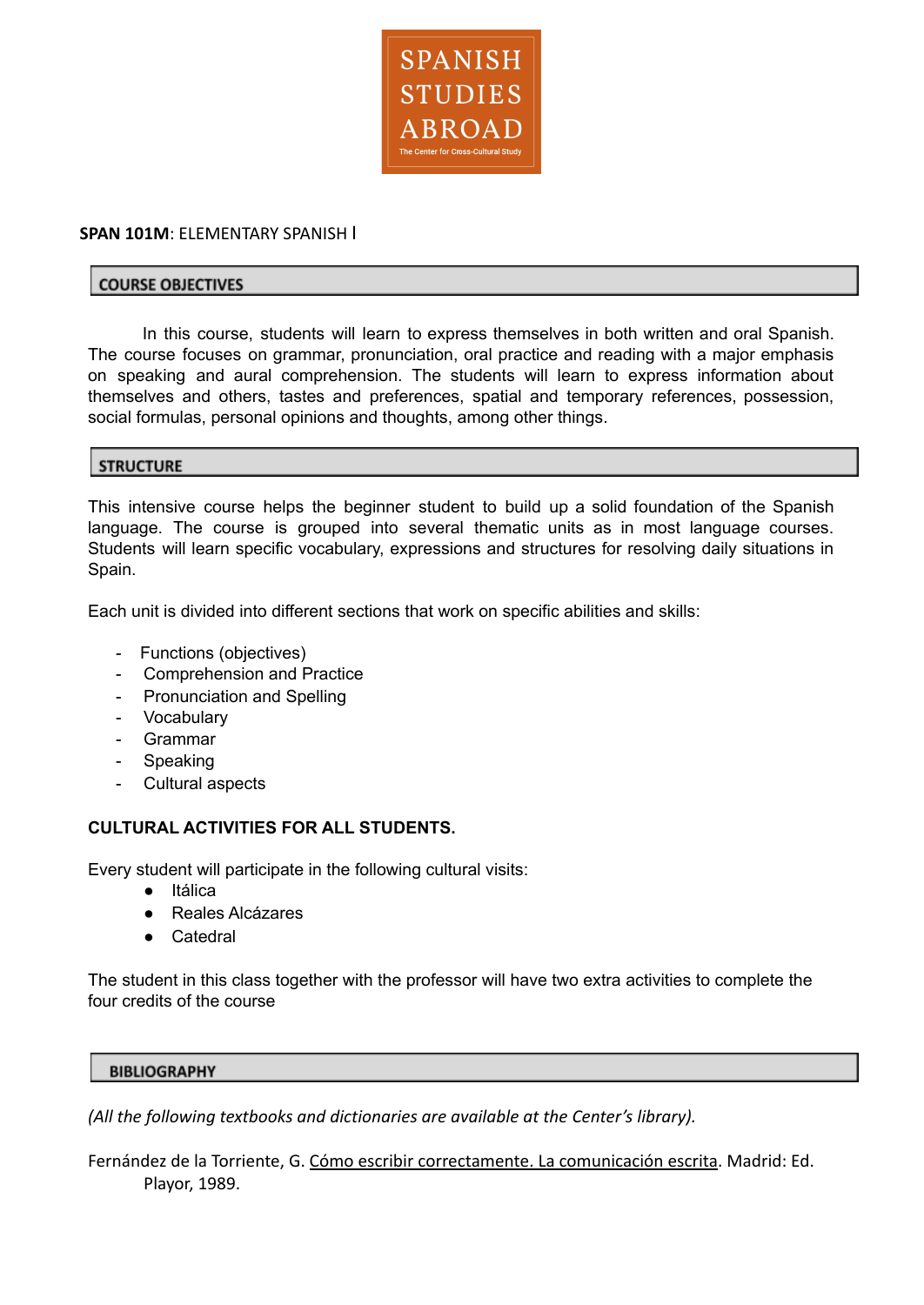

González Hermoso, A., J. R. Cuenot y M. Sánchez Alfaro. Gramática de español: lengua extranjera. Madrid: Edelsa, 1994.

Hernández, G. Ortografía básica. (Ejercicios y actividades de autoaprendizaje) Madrid: SGEL, 1989. Hernández, G. Ortografía 2. Norma y estilo. Madrid: SGEL, 1993

McVey, M., B. Wegman y T. Méndez Faith. En contacto.Gramática en acción. Texas: Harcourt Brace College Publishers, 1992.

Moliner, María. Diccionario de uso del español. Madrid: Gredos, 1980.

R.A.E. Diccionario de la lengua española. Madrid: Espasa-Calpe, 2001

Sánchez, A. Gramática práctica de español para extranjeros. Madrid: SGEL, 2003.

Seco, Manuel. Diccionario de dudas y dificultades de la lengua española. Madrid: Espasa-Calpe, 1990.

Seco, Manuel. Diccionario fraseológico documentado del español actual. Madrid: Aguilar, 2004.

Valdés, G., T. Dvorak y T. Hannum. Composición: proceso y síntesis. New York: McGraw-Hill Inc., 1989.

## **TEXTBOOK**

AAVV Jaime Corpas, **Aula 1**. Barcelona: Difusión, 2013.

## **EVALUATION**

The student's contribution and cooperation to the class dynamics will be considered in a positive way.

| 1) Participation              | 25% |
|-------------------------------|-----|
| 2) Descriptions and dialogues | 15% |
| 3) Quizzes                    | 20% |
| 4) Final Exam                 | 30% |
| 5) Homework & Activities      | 10% |

**PARTICIPATION:** Participation in class activities is ESSENTIAL.

*HOMEWORK:* Apart from the grammar exercises, there will be other graded activities such as dialogues and written exercises.

*QUIZZES:* There will be 1 quiz during this course. The dates appear on the syllabus.

FINAL EXAM: Friday 22<sup>nd</sup> of January.

Classes will be conducted in Spanish. Class attendance is mandatory. Failure to comply with course requirements will have a negative effect on the grade.

A grade of INCOMPLETE will be given in cases of extreme emergency and only with authorization of the class professor and the Resident Director.

#### **OTHER REQUIREMENTS**

It is necessary as part of this class to get a SSA speaking partner. There will be special activity organized by **the Center to meet your assigned speaking partner.**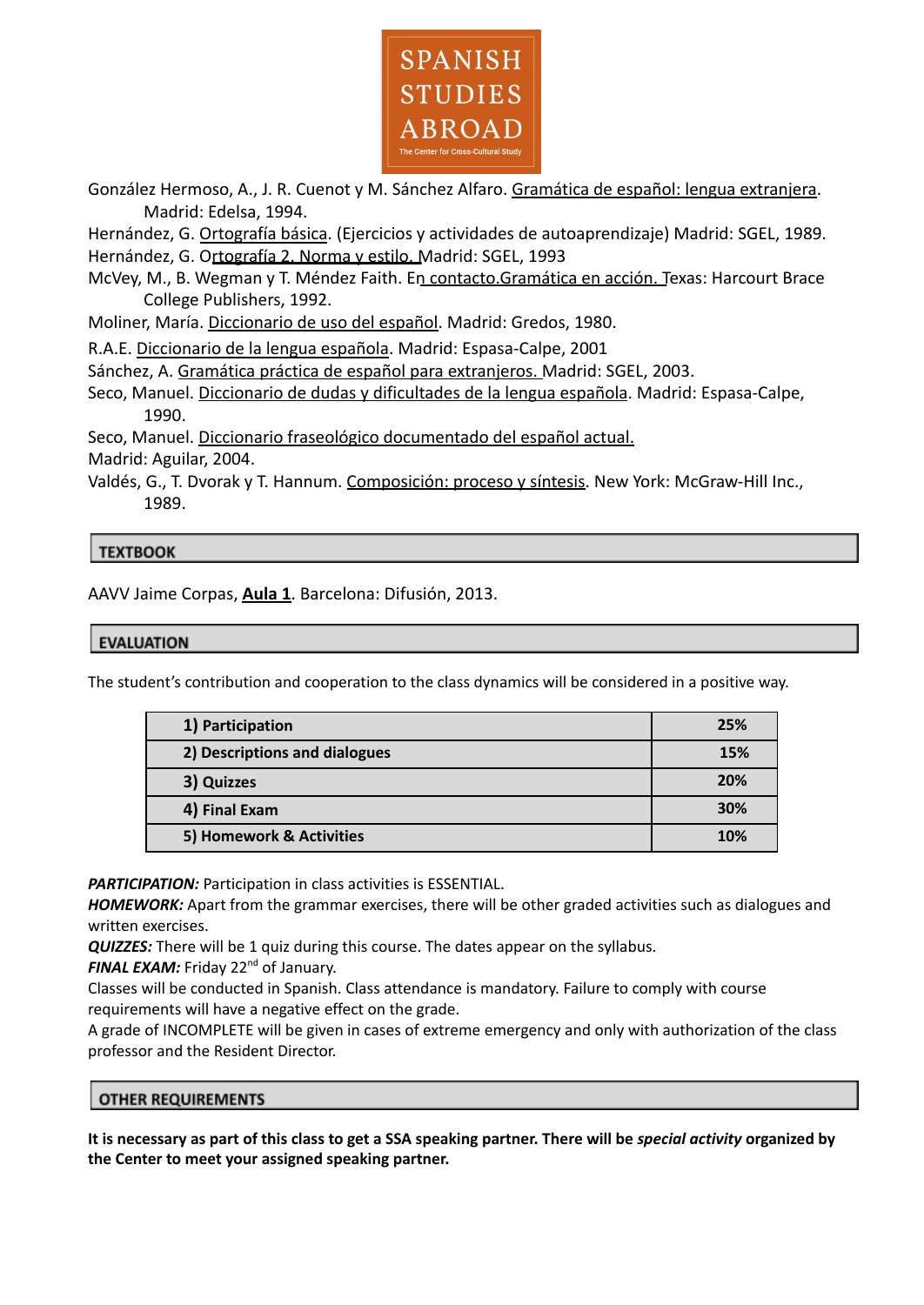

|            | Topics/ scheduled activities                                                                                                                                                                                                                                                                                                                                                                                                                                                                                                                                                                                                                                                                                                                                                        |
|------------|-------------------------------------------------------------------------------------------------------------------------------------------------------------------------------------------------------------------------------------------------------------------------------------------------------------------------------------------------------------------------------------------------------------------------------------------------------------------------------------------------------------------------------------------------------------------------------------------------------------------------------------------------------------------------------------------------------------------------------------------------------------------------------------|
|            |                                                                                                                                                                                                                                                                                                                                                                                                                                                                                                                                                                                                                                                                                                                                                                                     |
| Days 1 & 2 | Presentation of the class program<br><b>Unit 1: Nosotros</b><br>Function: meeting new people and introducing<br>$\mathbf{O}$<br>yourself and others<br>Vocabulary: numbers, professions,<br>$\mathsf{O}$<br>and nationalities. The alphabet.<br>Grammar: verbs SER, TENER and LLAMARSE in<br>$\mathbf{O}$<br>the present indicative<br>Culture: Spain; regions and main cities.<br>0<br>Names and last names in Spain.<br>Unit 2: Quiero aprender español<br>Function: expressing intentions, giving<br>$\mathsf{o}$<br>reasons and speaking about what we can do.<br>Vocabulary: Languages, language class<br>$\mathbf{O}$<br>activities, activities during your leisure time.<br>Grammar: The present indicative<br>$\mathbf{O}$<br>Culture: Spanish in the world<br>$\mathbf{O}$ |
|            | <b>OBLIGATORY VISIT: ITÁLICA at 11'30</b><br>(Thursday 7 <sup>th</sup> )                                                                                                                                                                                                                                                                                                                                                                                                                                                                                                                                                                                                                                                                                                            |
| Days 3 & 4 | Unit 3: ¿Dónde está Santiago?<br>Functions:<br>describing<br>places,<br>expressing<br>locations, talking about the weather.<br>Vocabulary: the weather, geography and places<br>of interest.<br>Grammar: the verb estar, haber, the superlative,<br>and the quantifiers.<br>Culture: surprising images of the Hispanic world.                                                                                                                                                                                                                                                                                                                                                                                                                                                       |
| Days 5 & 6 | Unit 4: ¿Cuál prefieres?<br>Functions: expressing need, going shopping,<br>asking for prices and expressing preferences.<br>Vocabulary: numbers, colors, clothings and<br>everyday objects.<br>Grammar: tener que, the verbs ir and preferir,<br>and the demonstratives.<br>Culture: Spanish fashion designers in Spain.<br><b>OBLIGATORY VISIT: ALCÁZAR at 11'30</b><br>(Wednesday 13rd)                                                                                                                                                                                                                                                                                                                                                                                           |